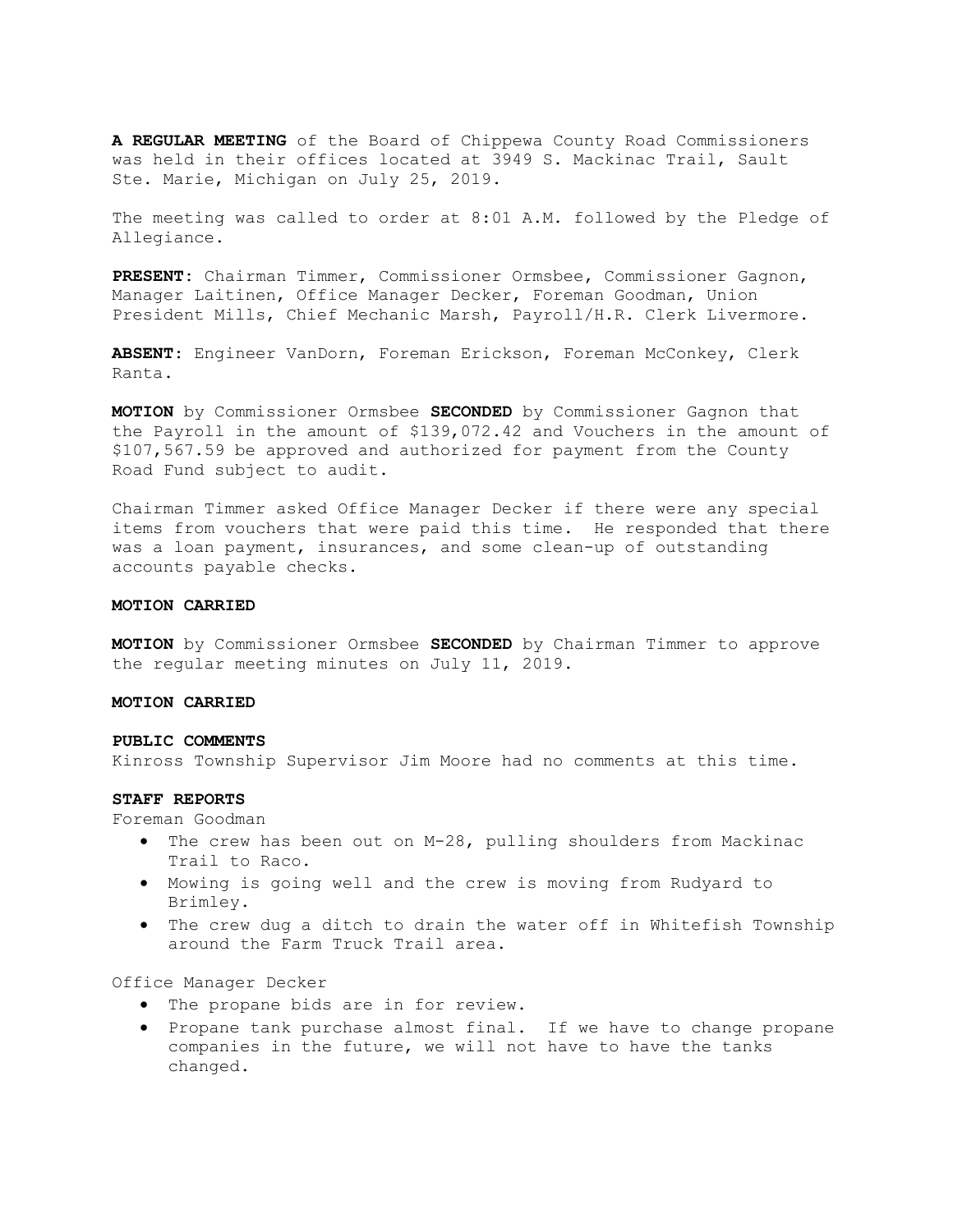- Working on the corrective action for PA202. Our corrective action timeframe conflicts with the actuary information. Have a call with Treasury to work on this today.
- Interviews for the AP Clerk position took place on Wednesday, July 24, 2019.

Union President Mills

No comments at this time.

Payroll/H.R. Clerk Livermore

No comments at this time.

Chief Mechanic Marsh

- The new mower/tractor will be here today or tomorrow. The roadside mower for it is in Pickford.
- Our smallest mower is down. We are waiting on parts for it.
- We are starting to get the trucks ready for winter.

# MANAGER'S REPORT

- Manager Laitinen provided Foreman Erickson's update:
	- o The crews have completed the work on Dunbar Road along the Charlotte River.
		- o The crews are working on Sugar Island.
		- o We've been working with Tunnel Vision to survey the storm sewers in Dafter. Most blockages have been caused by residents (i.e. children's ball, cement block)
		- o The Pickford crew is on 21 Mile Road.
- Tom is on Drummond Island meeting with the Health Department to get a permit for the drain field work at the garage. Discussion ensued.
- There is a resolution ready for the Curley Lewis Highway.
- There is one outstanding item, a permit from MDOT, necessary for Gaines Highway.
- Lakeshore Drive in Brimley is almost complete. Shoulder work needs to be completed. Tom delivered a notice of damages to Payne & Dolan for not completing the project on time.
- Governor Whitmer is scheduled to visit on August 13, 2019 to see one of our critical bridges. We will be showing her the Charlotte River Bridge on Mackinac Trail and 7 Mile Road. Discussion ensued.
- We had 102 applicants for the AP Clerk position. We did 5 interviews and identified 2 obvious choices. We are making an offer today – name to be released after offer accepted.
- The crew is starting the box culvert project at Sweiger Creek.
- Attended the insurance pool meeting and negotiating committee meeting. Discussion ensued.
- At the JETC meeting, MDOT and DEQ presented the monarch butterfly issue. They asked for the road commissions to dedicate 5% of the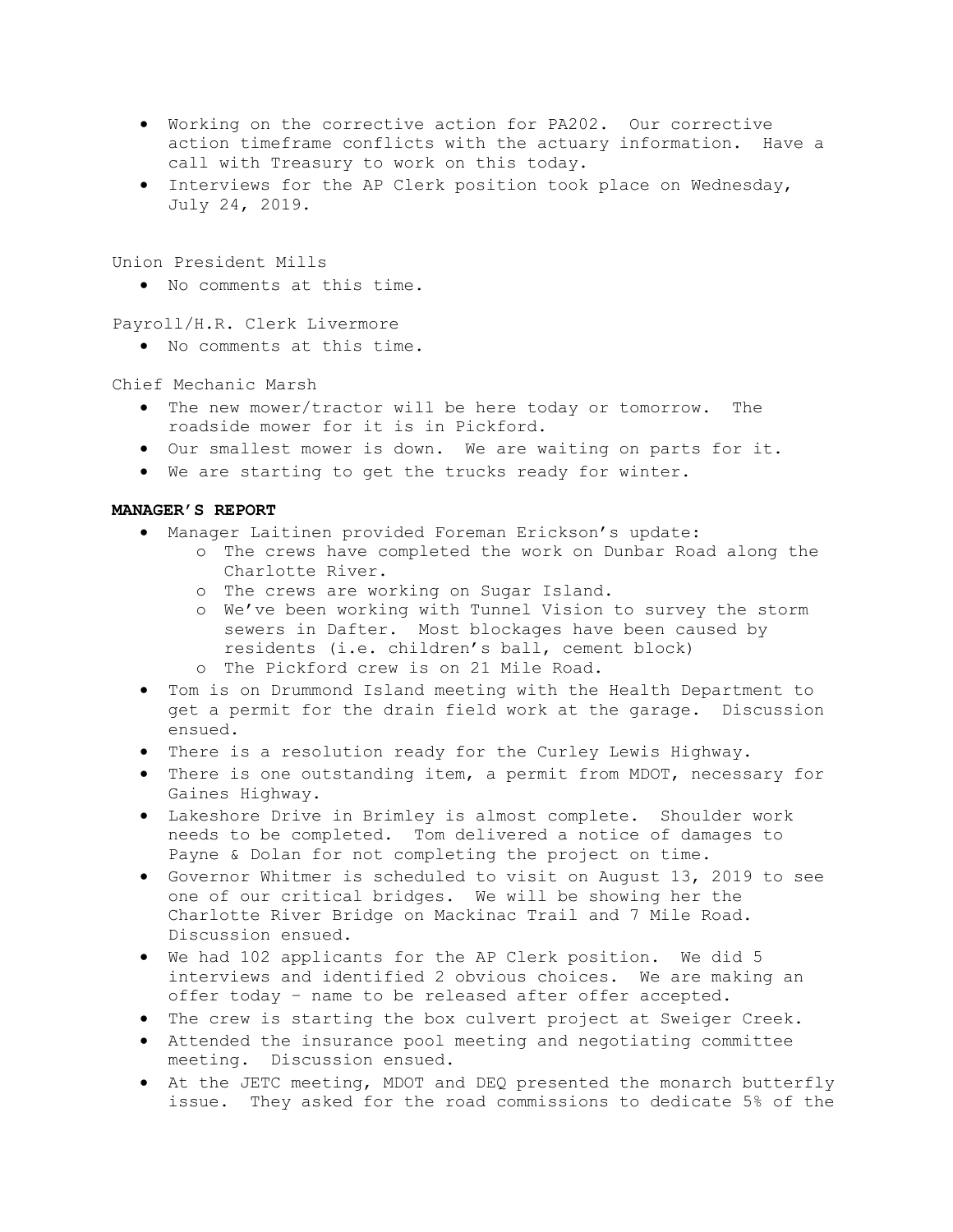right of way to the habitat of the butterflies, since the monarch is about to be listed as endangered. Our right of way isn't wide enough and the safety of our motorists is our primary concern. Discussion ensued.

 Our 12-mile box culvert project will be featured in a published article in Process Solutions Magazine.

#### NEW BUSINESS

A. Resolution 2019-10 – Acceptance of the MDOT contract for the Curley Lewis Highway project. MOTION by Commissioner Gagnon SECONDED by Commissioner Ormsbee to approve Resolution 2019-10 the MDOT Contract for the Curley Lewis Highway project.

## MOTION CARRIED BY UNANIMOUS ROLL CALL VOTE

B. Propane Bids – the bid tab was provided with the list of bids received for propane for the 2019-2020 winter. MOTION by Commissioner Gagnon SEONDED by Commissioner Ormsbee to award the propane contract to Webster Garner as the low bid and accept all other bids if needed.

# MOTION CARRIED

C. Local paving – the bids came back with Payne & Dolan as lowest bidder at \$2.4 million. Manager Laitinen noted that this pricing is out of line when compared to the bids for the Curley Lewis highway that were opened a week prior. With support from several township supervisors, Manager Laitinen recommended all bids be rejected at this time. MOTION by Commissioner Ormsbee SECONDED by Commissioner Gagnon to reject all bids and postpone to a later date while we look at options.

# MOTION CARRIED

D. 2019 CRASIF Board of Trustee Candidates Ballot – Three incumbents (John Hunt, Mary Scholander, Jerry Smigelski) up for re-election, all running unopposed. MOTION by Commissioner Gagnon SECONDED by Commissioner Ormsbee to vote for all three candidates.

#### MOTION CARRIED

### OLD BUSINESS

 Reaffirm Board Policies #11 & #13: This is tabled until the next meeting.

#### COUNTY COMMISSIONERS'COMMENTS

PUBLIC COMMENTS